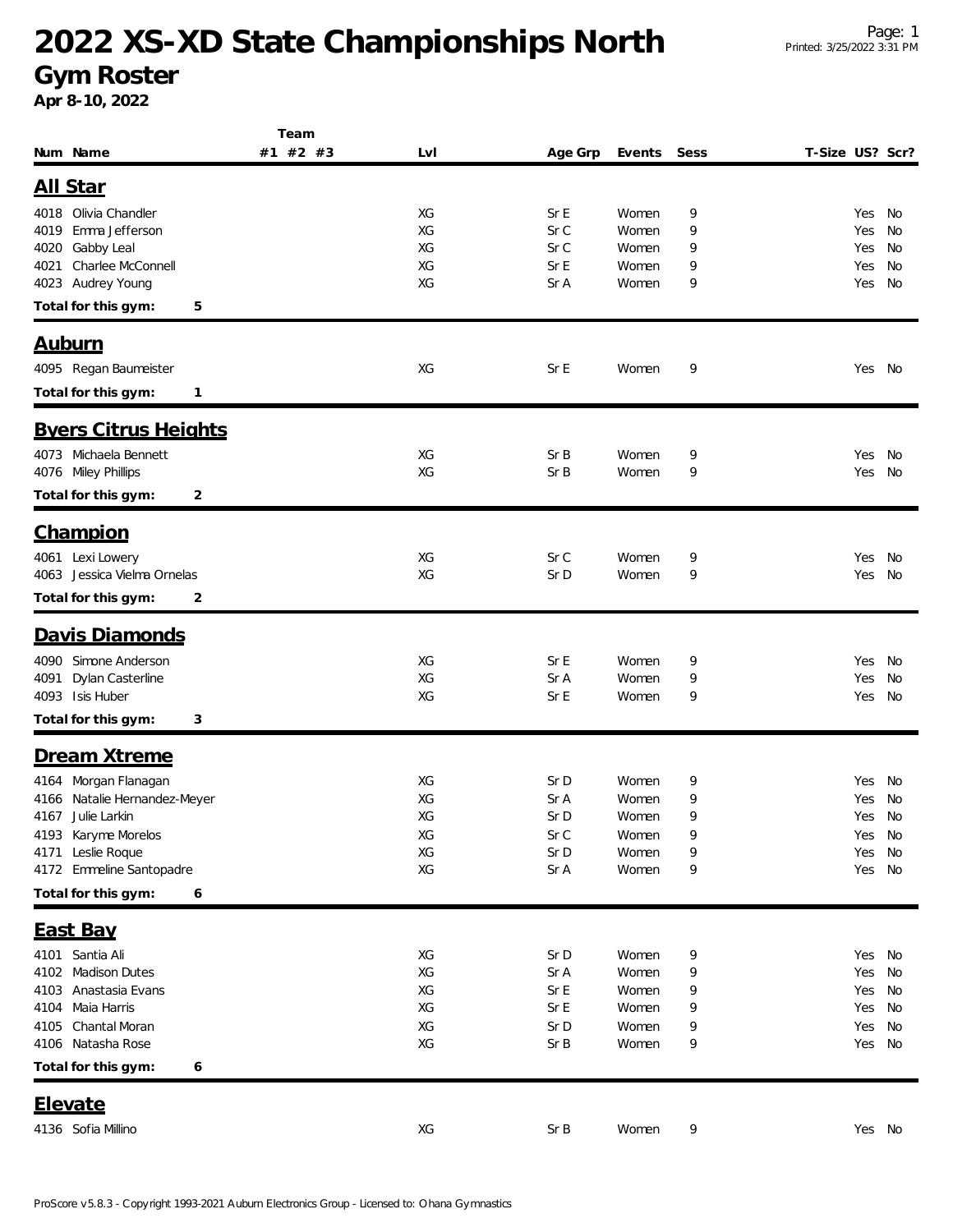## **2022 XS-XD State Championships North**

**Gym Roster**

**Apr 8-10, 2022**

|                                               |                | Team            |              |                |        |                 |               |          |
|-----------------------------------------------|----------------|-----------------|--------------|----------------|--------|-----------------|---------------|----------|
| Num Name                                      |                | #1 #2 #3<br>LvI | Age Grp      | Events         | Sess   | T-Size US? Scr? |               |          |
| Elevate continued                             |                |                 |              |                |        |                 |               |          |
| 4140 Olivia Richardson                        |                | XG              | Sr A         | Women          | 9      |                 | Yes No        |          |
| Total for this gym:                           | 2              |                 |              |                |        |                 |               |          |
|                                               |                |                 |              |                |        |                 |               |          |
| <b>Empire</b>                                 |                |                 |              |                |        |                 |               |          |
| 4179 Kally Wetzstein                          |                | XG              | Sr D         | Women          | 9      |                 | Yes No        |          |
| Total for this gym:                           | $\mathbf{1}$   |                 |              |                |        |                 |               |          |
|                                               |                |                 |              |                |        |                 |               |          |
| <u>Empower</u>                                |                |                 |              |                |        |                 |               |          |
| 4077 Kimberly Alvarado<br>4078 Terryann Fryer |                | XG<br>XG        | Sr A<br>Sr D | Women<br>Women | 9<br>9 |                 | Yes<br>Yes    | No<br>No |
| Total for this gym:                           | 2              |                 |              |                |        |                 |               |          |
|                                               |                |                 |              |                |        |                 |               |          |
| $Flip$ 2 It                                   |                |                 |              |                |        |                 |               |          |
| 4065 Kitty Koch                               |                | XG              | Sr B         | Women          | 9      |                 | Yes           | No       |
| 4067 Claire Sheidenberger                     |                | XG              | Sr D         | Women          | 9      |                 | Yes           | No       |
| Total for this gym:                           | 2              |                 |              |                |        |                 |               |          |
| <b>Golden Bear</b>                            |                |                 |              |                |        |                 |               |          |
| 4008 Clara Bartlett                           |                | XG              | Sr E         | Women          | 9      |                 | Yes No        |          |
| Kathryn Daly<br>4010                          |                | XG              | Sr C         | Women          | 9      |                 | Yes           | No       |
| Malia Dornan<br>4011                          |                | XG              | Sr D         | Women          | 9      |                 | Yes           | No       |
| Bryn Garcia-Gentry<br>4012                    |                | XG              | Sr D         | Women          | 9      |                 | Yes           | No       |
| 4016 Margo Weber                              |                | XG              | Sr C         | Women          | 9      |                 | Yes           | No       |
| Total for this gym:                           | 5              |                 |              |                |        |                 |               |          |
| <b>Gymnastics Zone</b>                        |                |                 |              |                |        |                 |               |          |
| 4032 Aimee Bardouski                          |                | XG              | Sr B         | Women          | 9      |                 | Yes           | No       |
| 4034 Chloe Craig                              |                | XG              | Sr D         | Women          | 9      |                 | Yes           | No       |
| Total for this gym:                           | 2              |                 |              |                |        |                 |               |          |
| International                                 |                |                 |              |                |        |                 |               |          |
| 4188 Audrey Hamilton                          |                | XG              | Sr E         | Women          | 9      |                 | Yes No        |          |
| 4189 Bailey Kapic                             |                | XG              | Sr C         | Women          | 9      |                 | Yes           | No       |
| Total for this gym:                           | $\overline{c}$ |                 |              |                |        |                 |               |          |
| <b>Marin Elite</b>                            |                |                 |              |                |        |                 |               |          |
| 4115 Edie Levin                               |                |                 |              |                |        |                 |               |          |
| Claudett Martin<br>4116                       |                | XG<br>XG        | Sr C<br>Sr E | Women<br>Women | 9<br>9 |                 | Yes No<br>Yes | No       |
| Gabriella Monardi<br>4117                     |                | XG              | Sr C         | Women          | 9      |                 | Yes           | No       |
| Sophie Prussia<br>4118                        |                | XG              | Sr B         | Women          | 9      |                 | Yes           | No       |
| 4120 Cathrine Warga                           |                | XG              | Sr B         | Women          | 9      |                 | Yes           | No       |
| Total for this gym:                           | 5              |                 |              |                |        |                 |               |          |
| North Bay                                     |                |                 |              |                |        |                 |               |          |
| 4007 Lila Fortner                             |                | XG              | Sr B         | Women          | 9      |                 | Yes No        |          |
| 4005 Sophie Golsan                            |                | XG              | Sr E         | Women          | 9      |                 | Yes No        |          |